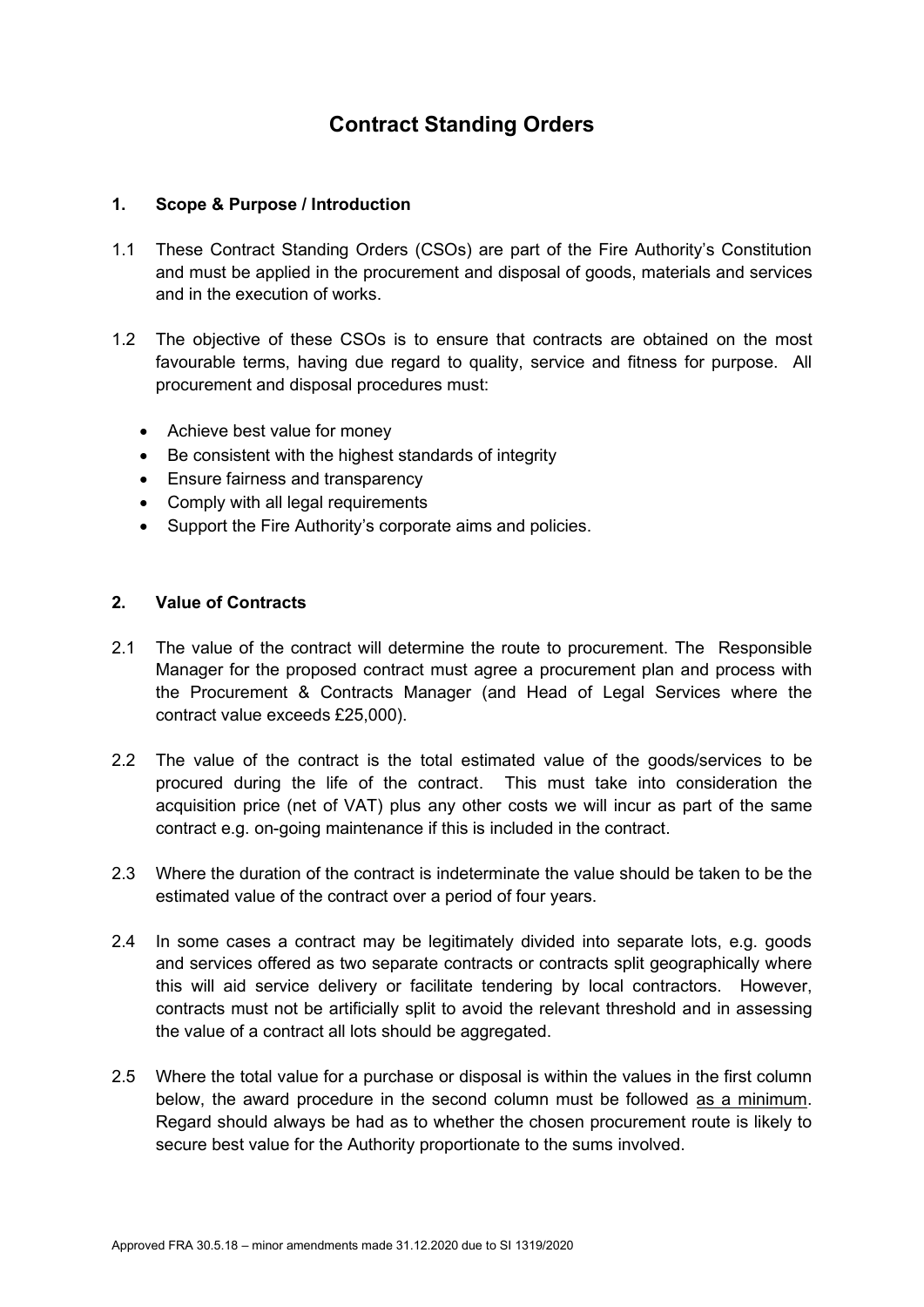| <b>Total Contract Value Exceeding</b>                                                                                                                                                                                                                                                       | <b>Award Procedure</b>                                                                                                                                                                                                                                                      | <b>Minimum</b>                                                                                                                                                                                       |
|---------------------------------------------------------------------------------------------------------------------------------------------------------------------------------------------------------------------------------------------------------------------------------------------|-----------------------------------------------------------------------------------------------------------------------------------------------------------------------------------------------------------------------------------------------------------------------------|------------------------------------------------------------------------------------------------------------------------------------------------------------------------------------------------------|
|                                                                                                                                                                                                                                                                                             |                                                                                                                                                                                                                                                                             | <b>Advertising</b><br><b>Requirements</b>                                                                                                                                                            |
| Above the thresholds set out in Public<br>Procurement Regulations 2015 as<br>amended or updated* ("the Public<br>Procurement Thresholds")<br>* Regulation 5A requires the Minister for the<br>Cabinet Office to review the thresholds every<br>two years and make further regulations where | Either:<br>(a) UK e-notification<br>service compliant tender<br>process - see the Public<br>Procurement<br>Regulations 2015<br>or<br>(b)<br>a Framework compliant<br>with the Public<br>Procurement<br>Regulations 2015                                                     | Publish via the UK e-<br>notification service<br>Publish on Authority<br>website as required<br>by the Transparency<br>Code but not prior to<br>publication via the<br>UK e-notification<br>service; |
| the threshold is to be amended.                                                                                                                                                                                                                                                             |                                                                                                                                                                                                                                                                             |                                                                                                                                                                                                      |
| £100,000 to the Public Procurement<br><b>Thresholds</b>                                                                                                                                                                                                                                     | Either:<br>(a) Minimum of 3 formal<br>open tenders, or<br>(b) Minimum 3 formal<br>select tenders where the<br>CFO is satisfied, having<br>regard to the nature of<br>the contract, that<br>restricting the number of<br>tenderers will not<br>disadvantage the<br>Authority | Open tenders over<br>£25,000 must be<br>published on<br><b>Contracts Finder and</b><br>on Authority website<br>as required by the<br><b>Transparency Code</b>                                        |
| £50,000 to £100,000                                                                                                                                                                                                                                                                         | <b>Invite formal Tenders</b><br>from a minimum of 3<br>select tenderers.                                                                                                                                                                                                    |                                                                                                                                                                                                      |
| £5,000 to £49,999                                                                                                                                                                                                                                                                           | Minimum 3 written<br>quotations or invite<br>tenders for a minimum<br>of 3 select tenderers.                                                                                                                                                                                |                                                                                                                                                                                                      |
| <b>Below £5,000</b>                                                                                                                                                                                                                                                                         | One or more written<br>quotations to be<br>obtained.                                                                                                                                                                                                                        |                                                                                                                                                                                                      |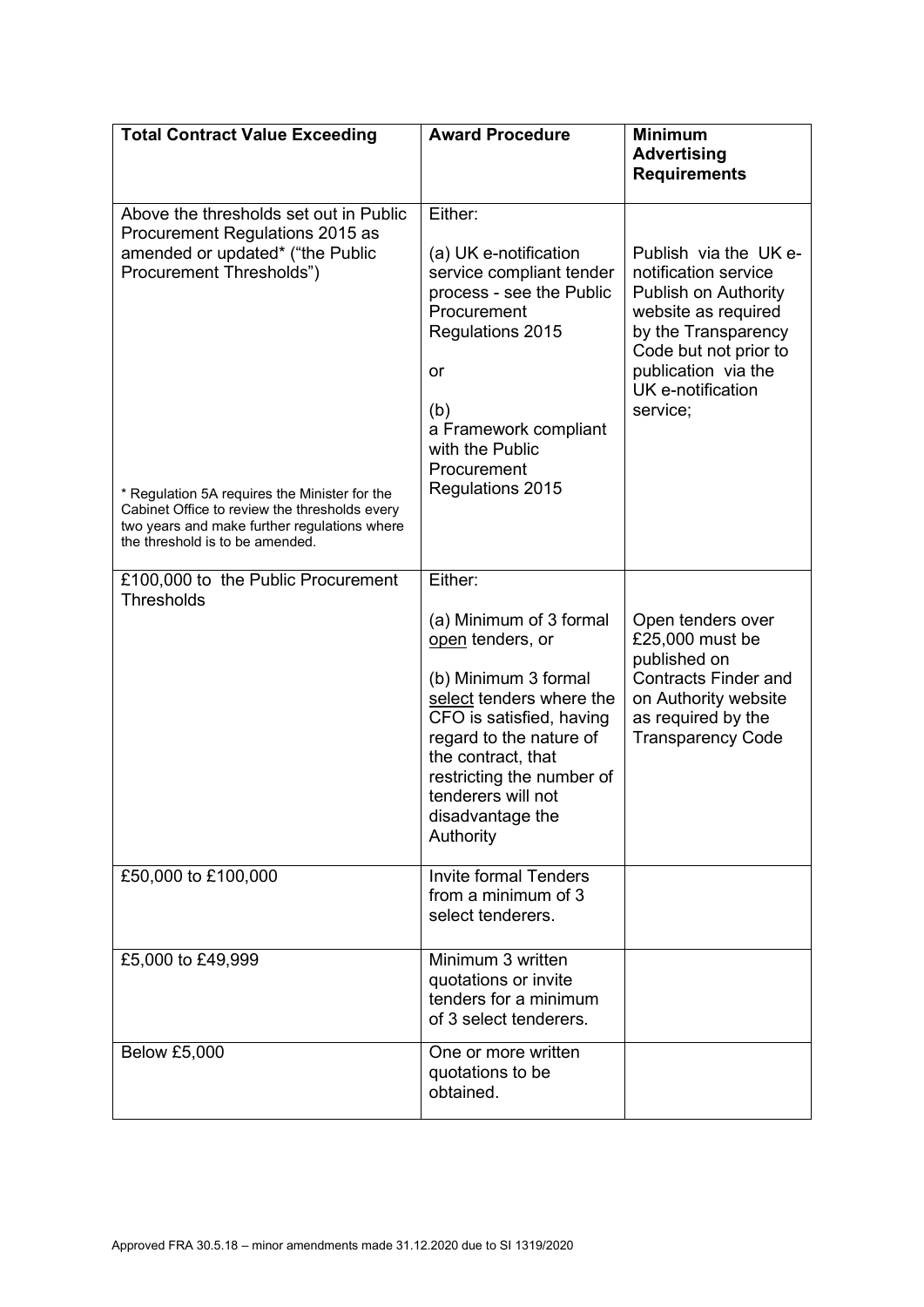2.6 **The terms and conditions of all contracts over £25,000 must first be approved by Legal Services). It will therefore be necessary for the documentation to be approved by Legal Services before the invitation to tender or request for quotes is sent out.** 

#### **3. Exceptions to the Award Procedures**

- 3.1 A contract that is below the Public Procurement Thresholds may be entered into on behalf of the Authority other than in accordance with Standing Order 2 (above) in the following circumstances and only with the prior approval of the Chief Fire Officer/Chief Executive or nominated responsible officer:
- (a) Where the works, supplies or services can be supplied only by a particular supplier for any of the following reasons:—
	- (i) goods, materials or services are of a unique or specialised nature;
	- (ii) competition is absent for technical reasons;
	- (iii) the protection of exclusive rights, including intellectual property rights;

but only, where no reasonable alternative or substitute exists and the absence of competition is not the result of an artificial narrowing down of the parameters of the procurement;

- (b) Where the supply of goods, materials or services are similar to or compatible with an existing provision so as to render only one source of supply appropriate. Special care must be taken and the Head of Legal Services must be consulted where the aggregate of the original contract value and any subsequent contracts exceeds the Public Procurement Thresholds.
- (c) Where the Chief Fire Officer/Chief Executive is satisfied that for reasons of extreme urgency brought about by events unforeseeable by the authority, the time limits for the relevant procurement procedures cannot be complied with. The circumstances invoked to justify extreme urgency must not in any event be attributable to the contracting authority
- (d) For the supply of used or second-hand goods or materials where the Chief Fire Officer/Chief Executive is satisfied that the market for such goods or materials demonstrate good value and is such that it would be unreasonable to tender or where the time required to tender would lead to loss of opportunity to purchase a used or second-hand item.
- (e) For the supply of goods, materials or services in any other circumstances where the Chief Fire Officer/Chief Executive is satisfied that there are proper service reasons for not tendering and that there would be no financial disadvantage to the Fire Authority as a result.
- (g) Where the Fire Authority considers that there are special circumstances justifying the waiving of Standing Orders and authorises such waiver by resolution.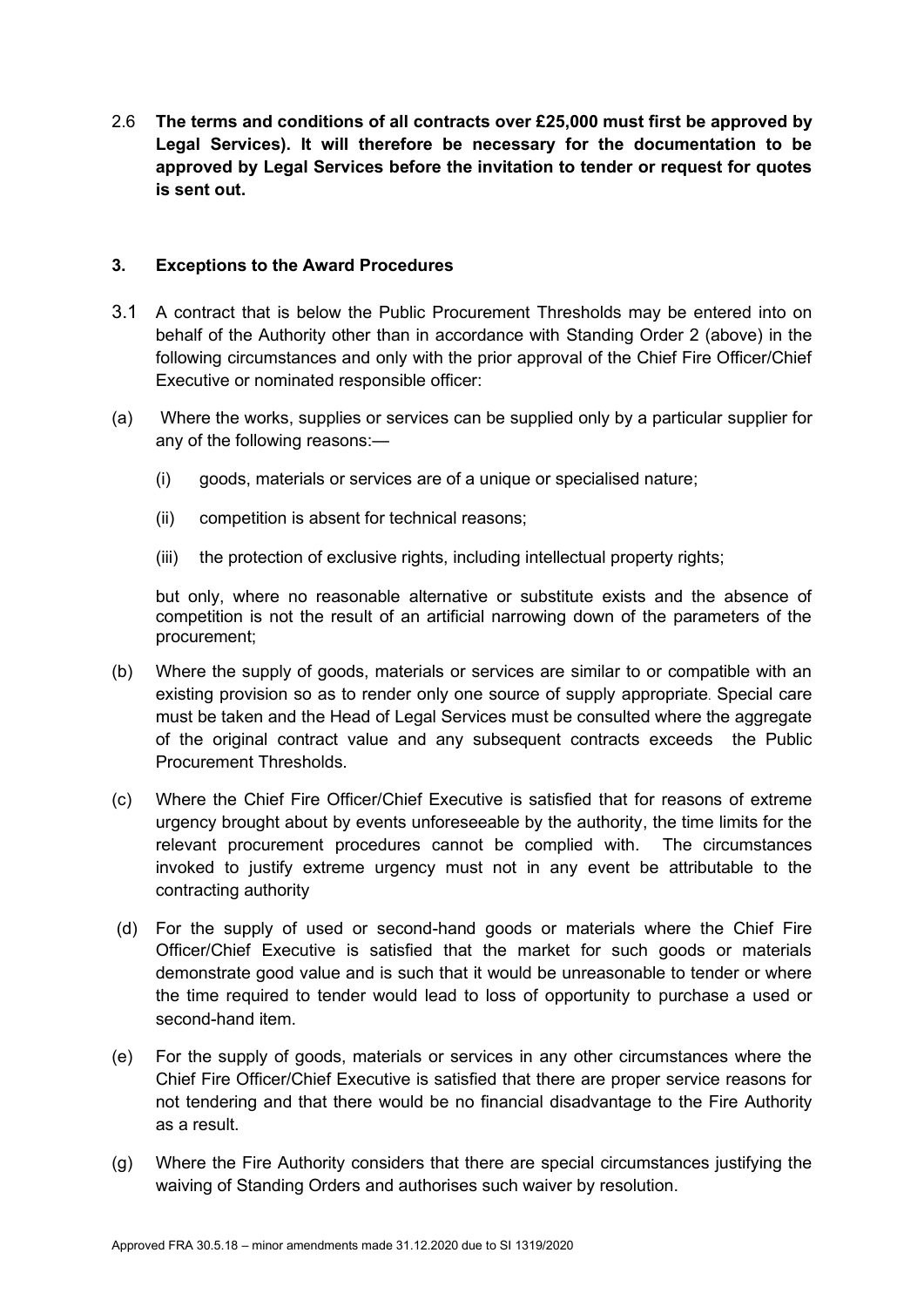- (h) Where procurement is undertaken through a Framework Agreement negotiated by another organisation and approved by the Head of Legal Services
- (i) For purchase or sale of goods by public auction.
- (j) Where, despite observing the procurement process as laid out in this document, due to market or other conditions, no tenders or no suitable tenders have been submitted and provided that the initial conditions of the contract are not substantially altered. [Where the contract is above the Public Procurement Thresholds additional restrictions apply and a report may be required by the Cabinet Office]
- (k) Where procurement is carried out in collaboration with another organisation and the procurement rules of that other organisation have been followed, subject to approval of the Head of Legal Services
- (l) Where Place Partnership Ltd tender on behalf of the Authority and have complied with their tender procedures
- 3.2 All contracts made in accordance with Standing Order No. 3.1 shall be recorded in the Contracts Register together with reason and explanations.

# **4. Framework Agreements**

- 4.1 A Framework Agreement is an arrangement whereby the Fire Authority can enter into a contract known as a "call-off contract" direct with a supplier but under the auspices of an agreement that has been entered into by another organisation and which has already complied with the requirements of the Public Procurement Regulations 2015.
- 4.2 The specification of the contract must be determined prior to identification of a framework or supplier(s) who are part of a framework agreement.
- 4.3 A call-off contract from a framework agreement can be obtained either by direct award or mini-competition depending on the terms of the Framework Agreement. In order to use a direct award under a framework the ordering officer must be able to justify how this gives the best outcome for the Fire Authority. Where a mini-competition is conducted in accordance with the tender procedure it will be subject to the terms of the Framework.

#### **5. Responsibilities**

- 5.1 Before seeking any quotes, tenders or awarding a contract, the Responsible Manager must:
	- ensure they have all appropriate authorisations and approvals on file (see Scheme of Delegations);
	- ensure there is sufficient budgetary provision;
	- seek all necessary legal, procurement, financial, risk management and technical advice;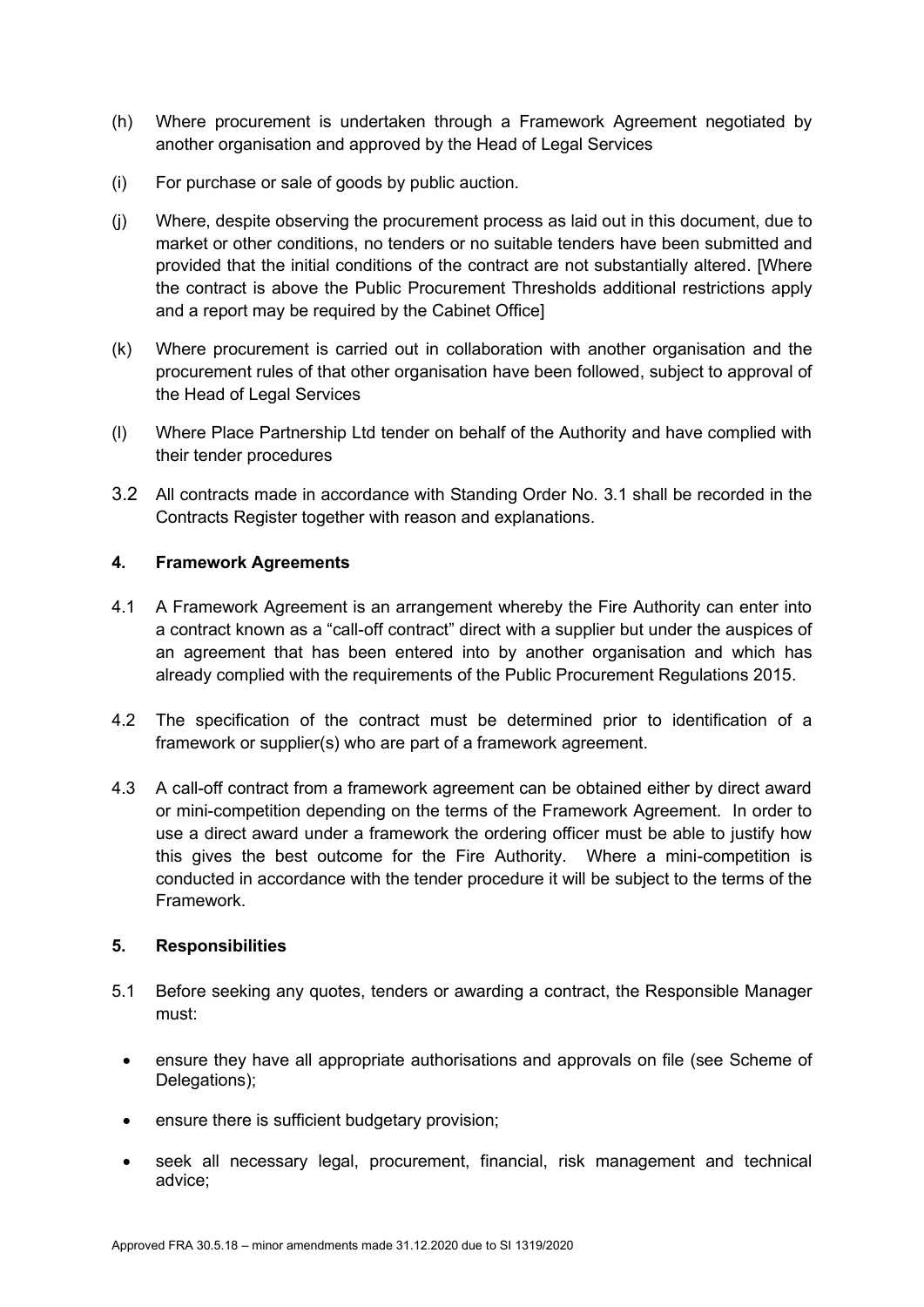- provide a full specification before entering any procurement process;
- agree a procurement plan and process with the Procurement & Contracts Manager (and Head of Legal Services where the contract value exceeds £25,000);
- ensure that appropriate maintenance regimes for equipment purchased are put in place. When evaluating tenders or bids received, consideration must be given the whole life costs of the contract e.g. maintenance arrangements and any residual valuations;
- complete any investigations and/or risk assessments necessary to discharge the Service's duties under the Health and Safety at Work Act 1974 and subsequent regulations or approved codes of practice;
- confirm the appropriateness of the suppliers asked to quote or to tender. Responsible Managers should take reasonable care in supplier selection and should ask for reasonable supporting information commensurate with the value/risk of the procurement. Appendix A contains a list of example information that the ordering officer may consider in assessing suppliers. Where potential suppliers are picked from a select list or register, the ordering officer should confirm with the compiler that suppliers have submitted satisfactory supporting information commensurate with the value/risk of the procurement;
- ensure written records are kept in relation to any pre-tender or quotation enquiries, including notes of telephone conversations and/or meetings with potential suppliers to be filed in the central repository / contract file (SharePoint);
- avoid any suggestion of impropriety and ensure any offers of gifts or hospitality from potential suppliers are declined and any personal interests have been declared in accordance with as in Standing Order 13 (Compliance/Probity). The Contract Manager should also ensure that they comply with Standing Order 13;
- provide details of all contracts valued over £5,000 to the Procurement and Contracts Manager for inclusion in the Contracts Register;
- where the contract value exceeds £100,000 ensure that a record of decision is completed by the Contract Manager and send to Committee Services for publication on the Authority's website; and
- monitor and review the performance of the contract following award.

#### **6. Contracts Register**

- 6.1 The Contracts Register shall be maintained by the Procurement & Contracts Manager or other nominated officer and shall contain a record of:
	- all contracts entered into by the Authority valued over £5,000;
	- any action, statements of reasons and exceptions made under Sections 3 (Exceptions), 7 (Pre-tender / quotation enquiries), 9 (Submission, Receipt and Opening Tenders), 10 (Post Tender Negotiation), and 11 (Evaluation/Award of Contract) of these standing orders;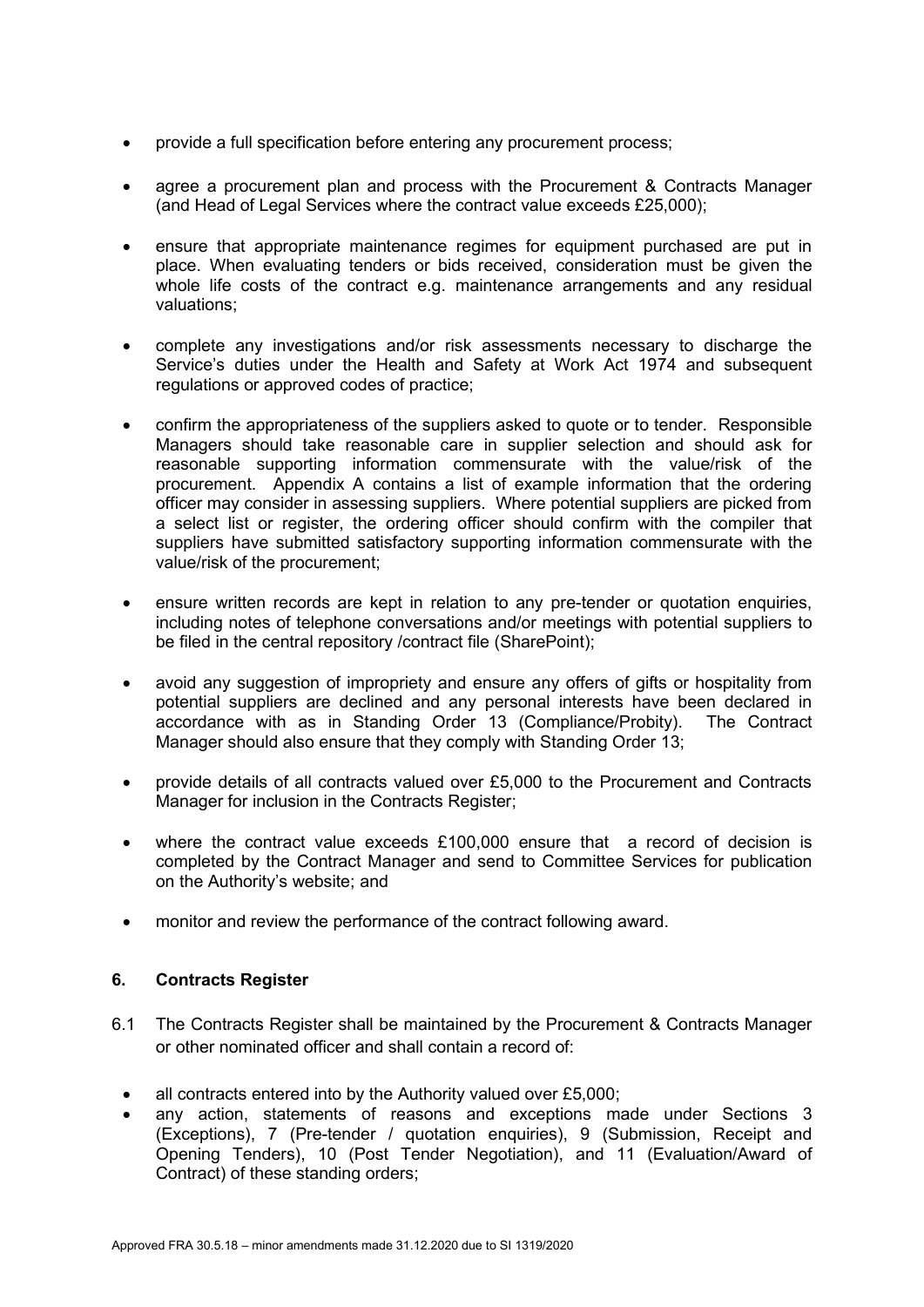- any contracting decision and the reason for it;
- any information supplemental to the contract; and
- any conversations and meetings at any stage of the procurement process.
- 6.2 All contracts and relevant correspondence and records shall be retained in the Contracts Register for at least 6 years after the contract comes to an end. If made as a deed / under seal they must be kept for at least 12 years after the contract comes to an end.

# **7. Pre tender/quotation enquiries**

- 7.1 Enquiries of potential contractors in advance of a procurement exercise may be undertaken to prepare the marketplace for a tender and/or to assist the Authority to better understand what the market is able to provide to meet the outcome the Authority is trying to achieve. Such consultation with potential suppliers may be made in general terms and:
	- no information shall be disclosed to one contractor which is not then disclosed to all those of whom enquiries are made;
	- no contractor shall be led to believe that the information they offer will necessarily lead to them being invited to tender, submit a quotation or to be awarded the contract;
	- technical advice on the preparation of an invitation to tender or quotation must not be sought or accepted from anyone who may have a commercial interest in bidding for the contract as this may prejudice the equal treatment of all potential tenderers and distort competition; and
	- a written record, including notes of telephone conversations and/or meetings held with potential suppliers and the responses and names of all individuals spoken to or present shall be kept in a central file maintained by the Procurement & Contracts Manager.

#### **8. Invitations to Tender**

- 8.1 Contracts above the Public Procurement Thresholds require specific information to be included with invitations to tender and such requirements must be followed. When inviting tenders for contracts below the Public Procurement Thresholds, the Contract Manager/Ordering Officer shall, as a minimum, supply the Tenderers with:
	- an accurate specification or other description of the goods, materials works or services including copies of any relevant drawings or maps;
	- all tenderers invited to tender or quote must be issued with the same information at the same time and subject to the same conditions. Any supplementary information must be given on the same basis;
	- the invitation to tender or to submit a quotation must state that the Authority is not bound to accept any quote or tender;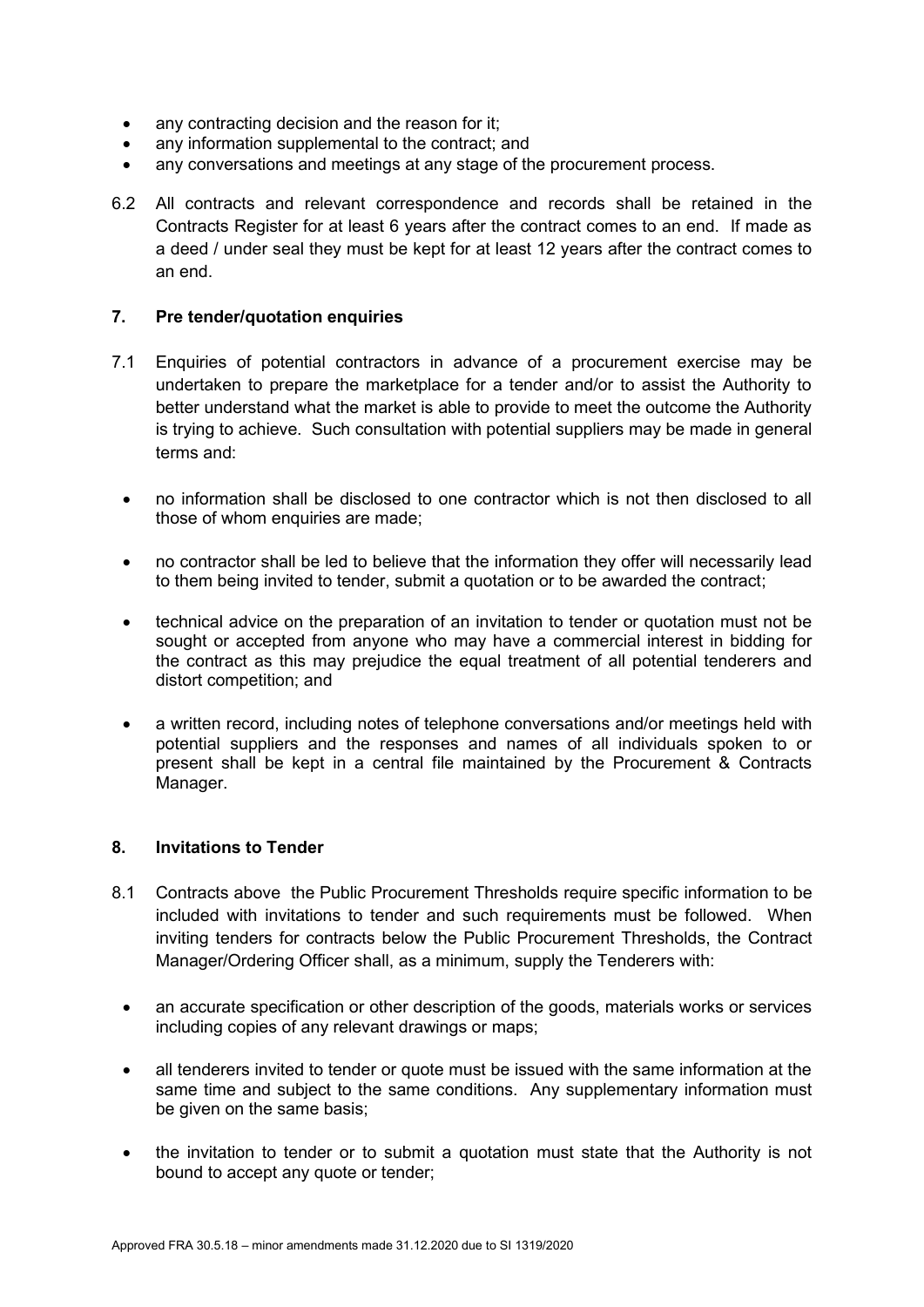- instructions as to the manner in which any tender or quotation is to be submitted, including dates and times by which the tender must be returned;
- all invitations to tender shall state that any tender received after the date and time stipulated in the invitation to tender may be rejected and not considered;
- an outline of how any arithmetical errors discovered in the submitted tenders are to be dealt with. In particular, whether the overall price prevails over the rates of the tender or vice versa;
- details of the Authority's the terms and conditions of the contract that have been approved by the Head of Legal Services;
- the invitation to tender must include a form of tender and instructions to tenderers including the requirement to complete a certificate relating to non-collusion; and
- details of any additional or supporting documents that are required such as those listed in Appendix A of this document (include Whistleblowing, Ethical Framework, etc.).

#### **9. Submission, Receipt and Opening of Tenders**

- 9.1 Potential tenderers must be given an adequate period to prepare depending on complexity / urgency. This would normally be 4 weeks. The procedures required by the Public Procurement Regulations lay down specific time periods which must be followed.
- 9.2 All tenders should normally be returned through the electronic tendering portal approved by the Head of Legal Services and which is designed to ensure the integrity and secrecy of tenders received. Emails and/or faxes cannot be accepted and must be rejected.
- 9.3 Once the deadline has passed the Procurement & Contracts Manager shall ensure there is a record of all tenders received and the amounts thereof and then provide the tender documents to the ordering officer / contract manager for assessment.
- 9.4 The Head of Legal Services may at his or her absolute discretion permit consideration of a tender submitted after the deadline has passed, provided:
	- (a) it is in the best financial interests of the Fire Authority to do so;
	- (b) they are satisfied that the tenderer has not secured an advantage over other tenderers; and
	- (c) the decision to admit the tender is taken before the remaining tenders are opened. A record of these tenders and the discretion exercised under this Standing Order must be kept in the Contracts Register.
- 9.5 If for technical reasons tenders are required to be returned by hard copy these– should be returned to the Head of Legal Services.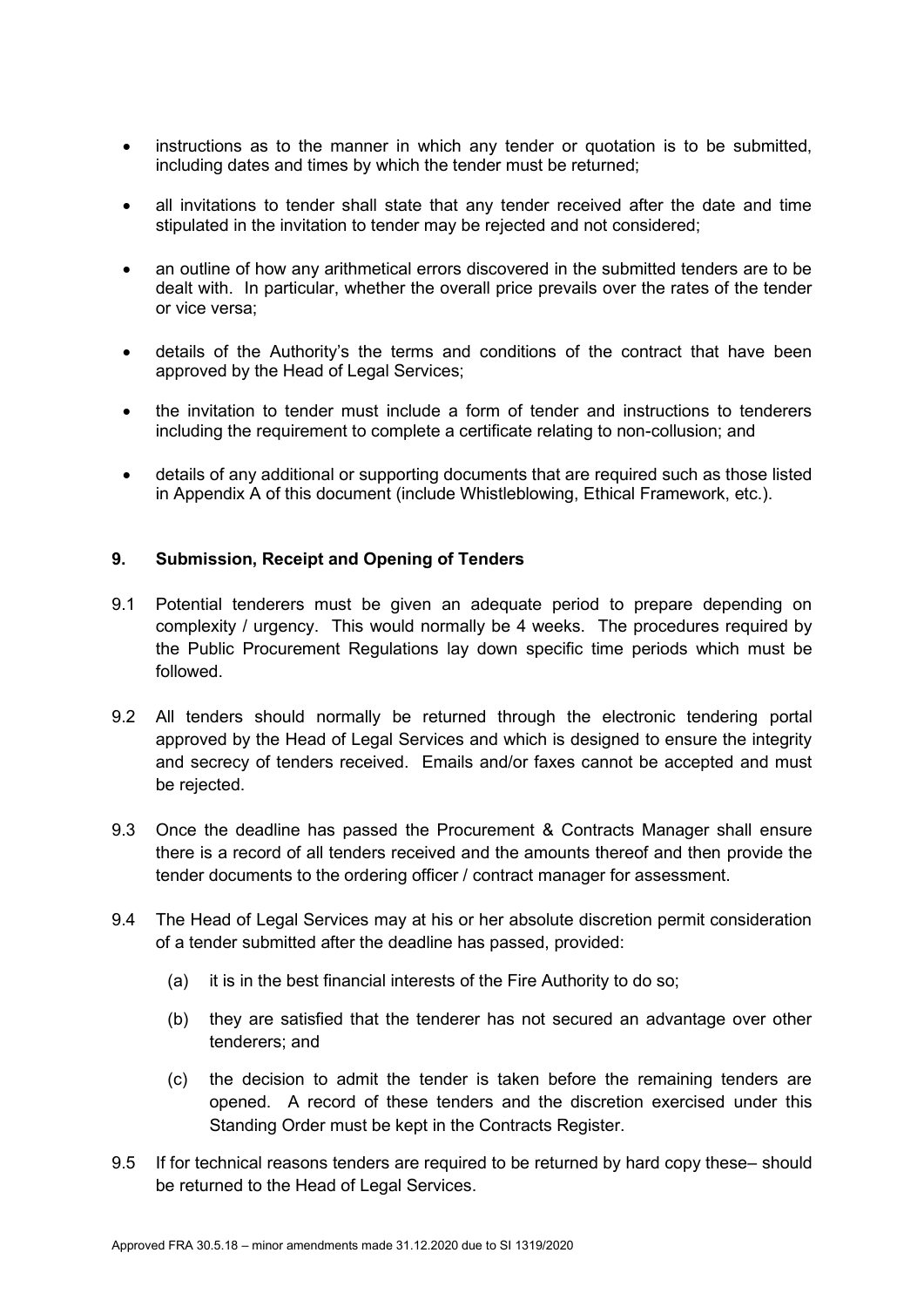# **10. Post Tender Negotiations**

- 10.1 The Chief Fire Officer/Chief Executive or nominated officer (ordering officer/contract manager) shall be empowered to accept the most economically advantageous/favourable tender received.
- 10.2 Where no tender meets the Authority's exact requirements, whether because the value of the tender exceeds the approved budget, the goods are not as required or for any other reason, the Chief Fire Officer/Chief Executive or nominated officer may negotiate with the tenderer submitting the most economically advantageous/favourable tender to obtain improvements in terms of price, delivery or content unless the Chief Fire Officer/Chief Executive considers in all the circumstances that all those persons who originally submitted a tender for the contract should all be given an opportunity to retender. However, such negotiation is the exception rather than the rule and the Head of Legal Services must be consulted prior to any negotiation. Where post tender negotiation results in fundamental change to specification or contract terms the contract must not be awarded but re-tendered.
- 10.3 A written record shall be kept of all negotiations including notes of meetings and names of those present and file in the central contract file.

# **11. Evaluation /Award of Contract**

- 11.1 Quotations and tenders must be evaluated and awarded in accordance with objective award criteria. The result must award the contract to the tender that achieves the highest score in the objective assessment.
- 11.2 Ordering officers / contract managers must ensure that:
	- submitted tender prices are compared with any pre-tender estimates and any discrepancies are examined and resolved;
	- arithmetic in compliant tenders is checked; and
	- a record is retained of the evaluation undertaken (for 6 years after expiration of contract).
- 11.3 All contracts must be in writing, either in terms of a formal legal agreement over £25,000 and/or a purchase order clearly indicating the nature and quantity of the work or service required, the price and any terms or conditions as to payment. Details of all orders must be entered and authorised on the Finance system**.**
- 11.4 The Head of Legal Services must sign all contracts over £25,000. Contracts below £25,000 may be signed by an Area Commander or Head of Service.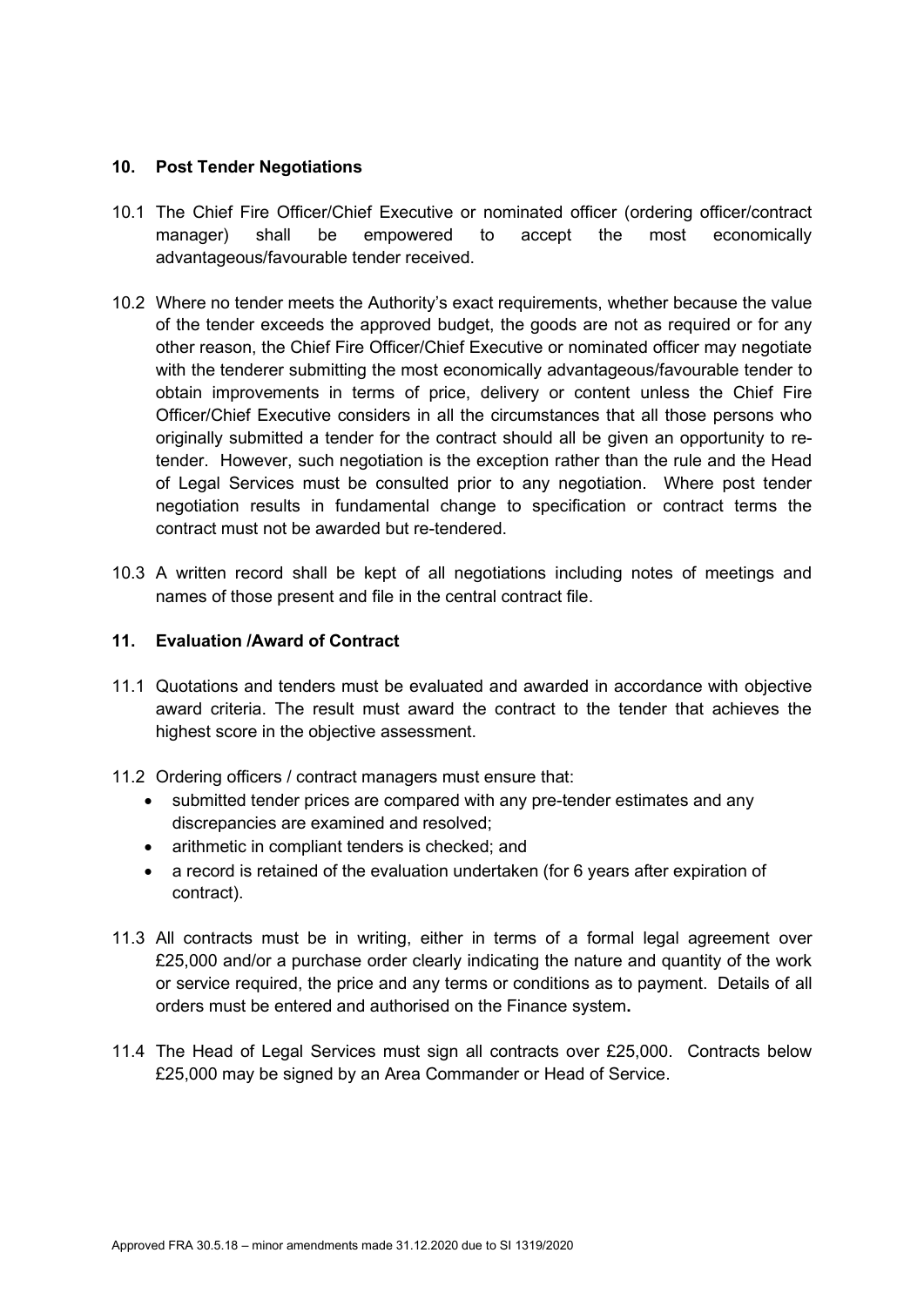#### **12. Following Award of Contract**

- 12.1 The details of any contract awarded over £25,000 must be published on Contracts Finder no later than 90 calendar days after the contract award date. All contracts over £5000 must be published on the Authority's website on a quarterly basis.
- 12.2 Any decision to award a contract over the value of £100,000 must also be published on the Authority's website under the Openness of Public Bodies Regulations 2014, which requires the decision maker to set out the reasons for their decision and any alternative options that were considered but rejected.
- 12.3 Contracts above the Public Procurement Thresholds cannot be awarded until after the mandatory standstill period. In these cases a standstill notice must to be sent to all tenderers and any candidates.
- 12.4 Should an award of a contract be challenged, the contract must not be awarded and the Head of Legal Services must be notified.

# **13. Compliance / Probity**

- 13.1 The CSOs aim to protect staff against allegations of impropriety and therefore, all staff and any agents or consultants acting on their behalf must fully comply with these CSOs. All staff must also comply with any guidance and instructions regarding contractual arrangements as issued by the Head of Legal Services, the Director of Finance or the Procurement & Contracts Manager. A failure to comply may result in disciplinary action being taken.
- 13.2 Staff must be transparent, objective and non-discriminatory in all procurement activities and must not deliberately mislead suppliers. Commercial information obtained from suppliers, particularly pricing must be kept confidential and cannot be released to third parties without the prior approval of the supplier. However, there are various exceptions including requests under FOIA and publication of award notices.
- 13.3 The values and behaviours described in the Employee Code of Conduct and the Fire and Rescue Service Anti-Fraud, Bribery and Corruption Policy shall apply to all staff entering into and developing contracts. In addition, all staff must comply with the Register of Staff Interests Policy and register any interest they have in a contract or proposed contract with the Fire Authority, whether or not it is something they are dealing with personally. Staff must not invite any gift or reward in respect of the award or performance of a contract and must ensure that any offers of gifts and/or hospitality that are made by suppliers or potential suppliers are declined and registered in accordance with the Employee Code of Conduct and the Anti-Fraud, Bribery and Corruption Policy.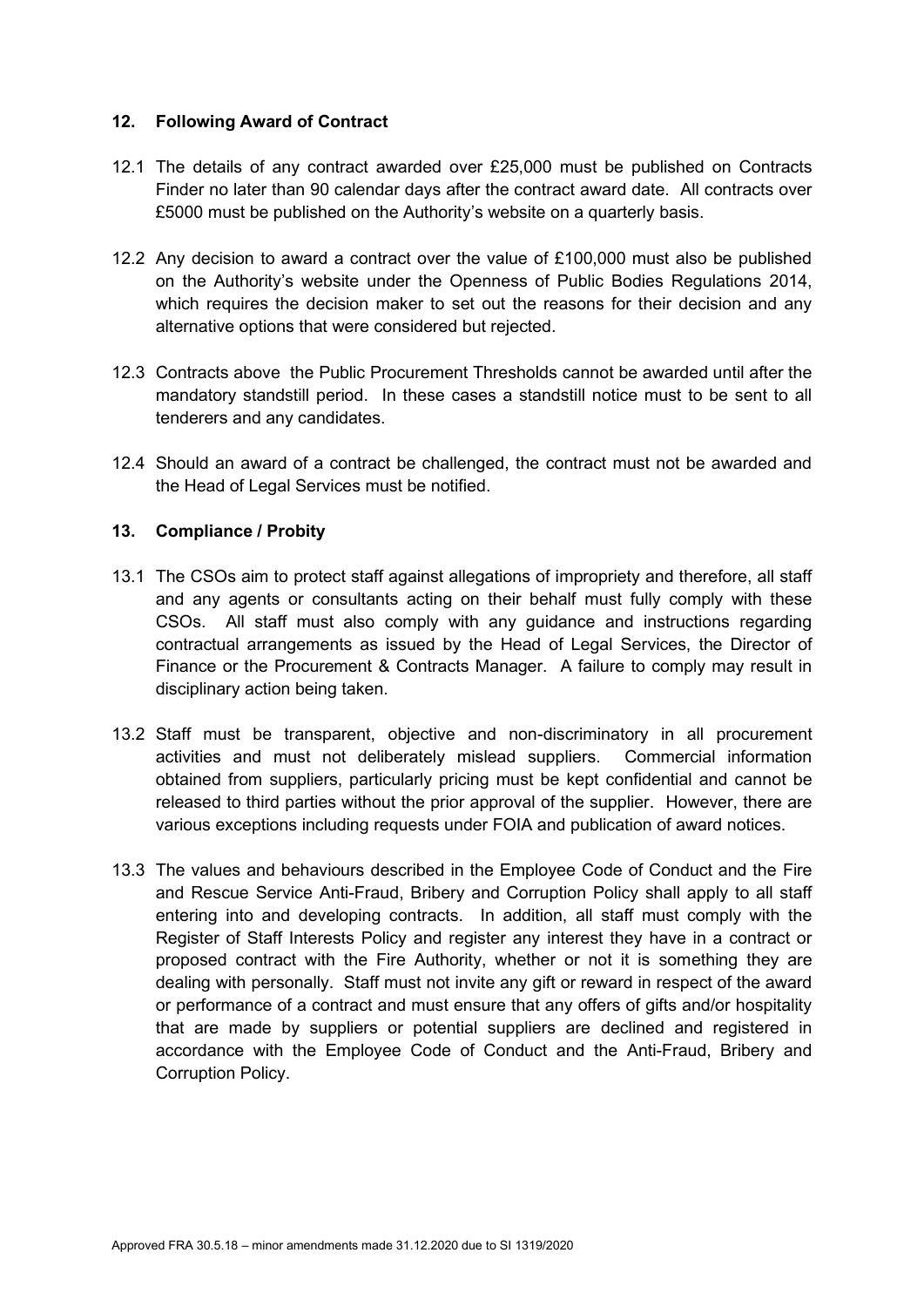# **14. Consultants**

14.1 The appointment of external consultants or architects must itself comply with Contract Procedure Rules. Where external consultants or architects (other than Place Partnership Ltd) procure tenders on the Authority's behalf they must comply with Contract Procedure Rules as though it were being done in-house.

# **15. Fire Authority as a Supplier**

15.1 The Director of Finance and Head of Legal Services must be consulted prior to contemplation of any contracts for the Authority to undertake work or provide services to other organisations.

# **16. Disposal of Assets**

16.1 Any assets to be disposed of by the Authority to be shall be disposed of by whatever means is most likely to secure the best value for the Authority having regard to the nature and value of the assets concerned and shall first be approved by the Director of Finance and Head of Legal Services